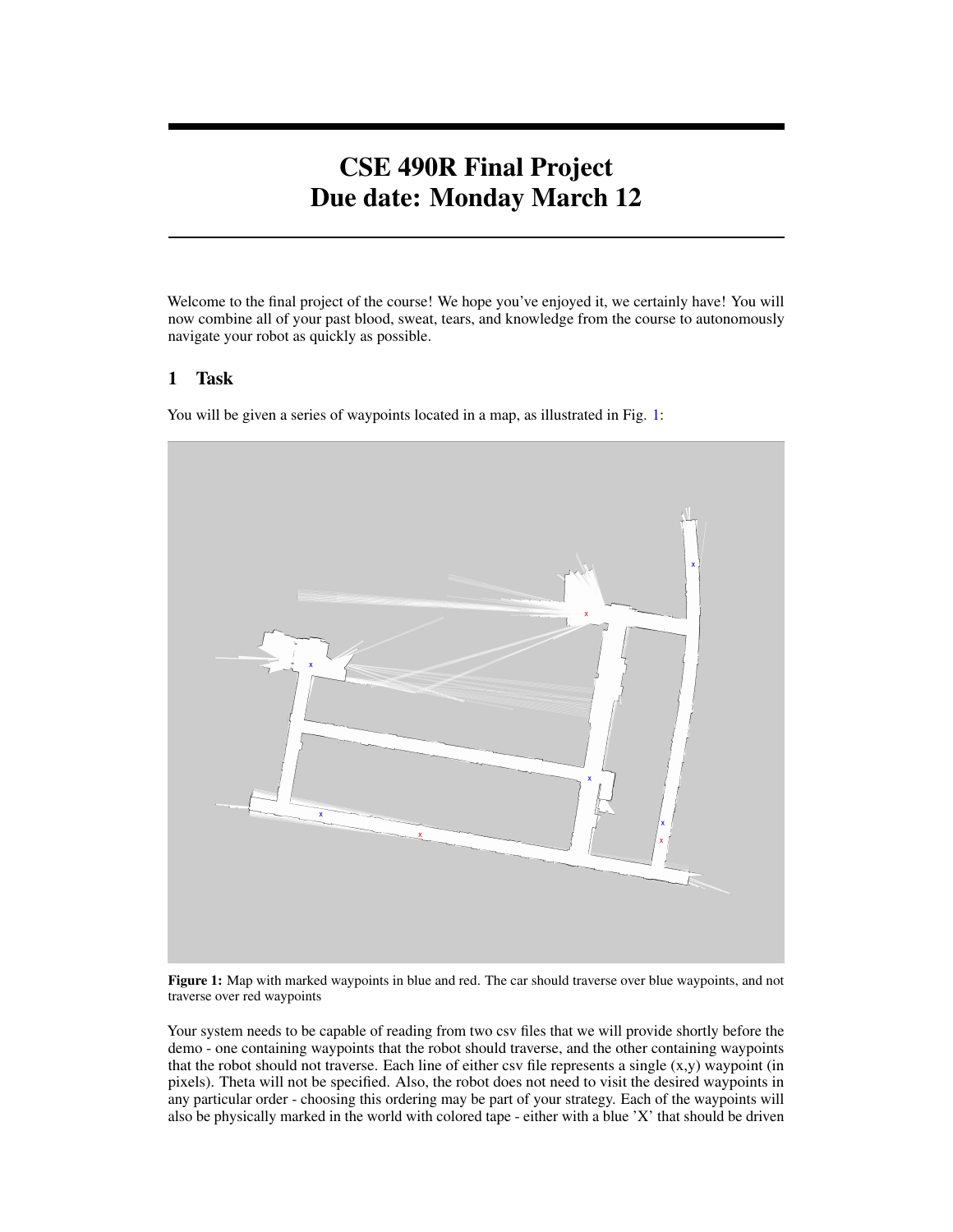over, or a red 'X' that should not be driven over. Note that the robot has only visited a waypoint if it actually drives over any part of the tape - just getting close does not count. Red markers will be sized such that they do not completely block passage - even in narrow passageways the robot will be able to drive around it if the robot is careful, but there may only be room for a few centimeters of error. Blue waypoints will be strategically placed such that at some point the robot will likely have to make a choice between carefully navigating around a red waypoint or taking a longer path.

## 2 Scoring

You will gain points by doing the following:

- 1. Driving over blue waypoints (+1 each)
- 2. Visiting all of the blue waypoints quicker than a given baseline amount of time (7.5 minutes) without running over any red waypoints  $(+3)$
- 3. Being one of the three groups that visit all blue waypoints quickest (1st place -> +4, 2nd place  $\rightarrow$  +3, 3rd place  $\rightarrow$  +2). Note that there is no requirement that you don't run over any red waypoints here.
- 4. Implementing something particularly creative or awesome (Case-by-case basis)

You will lose points by doing the following:

- 1. Driving over red waypoints (-1 each)
- 2. Damaging your robot (Case-by-case basis)

There will be *approximately* 5 blue waypoints and *approximately* 5 red waypoints. The baseline time will be announced shortly. This will all take place in and around the Gates' Commons of the CSE building. You will not receive the map until shortly before the demo.

#### 3 System Requirements

The only requirement is that you must integrate some form of planning into your final project. You can either adapt the skeleton code [here](https://gitlab.cs.washington.edu/cse490r_18wi/lab4) to do planning, or implement your own code from scratch. It will be very important to robustify your system and rigorously test it.

#### 4 Submission

In addition to submitting all of your code, we will ask you to record a bag file of your RGB camera's output during the demo (put it on the car's SSD at /media/JetsonSSD). You will also need to write a report describing your system and the design choices that you made in developing it. It should be written and sufficiently detailed such that any class member outside of your group could re-implement your system.

### 5 Additional Notes

- You will be given the final map, starting location, and list of waypoints thirty minutes before your demo time. Note that all locations/waypoints will be specified in pixel space. You are free to use this thirty minutes to generate a plan and/or tune your system
- Each team will receive a block of twenty minutes for their demo. A signup sheet will be provided soon.
- You are allowed to restart your run as many times as you would like within your allotted twenty minutes. Each time that you restart, your robot will be returned to the starting point and your score will be reverted to zero. Your final score will be the maximum score achieved across all of your runs.